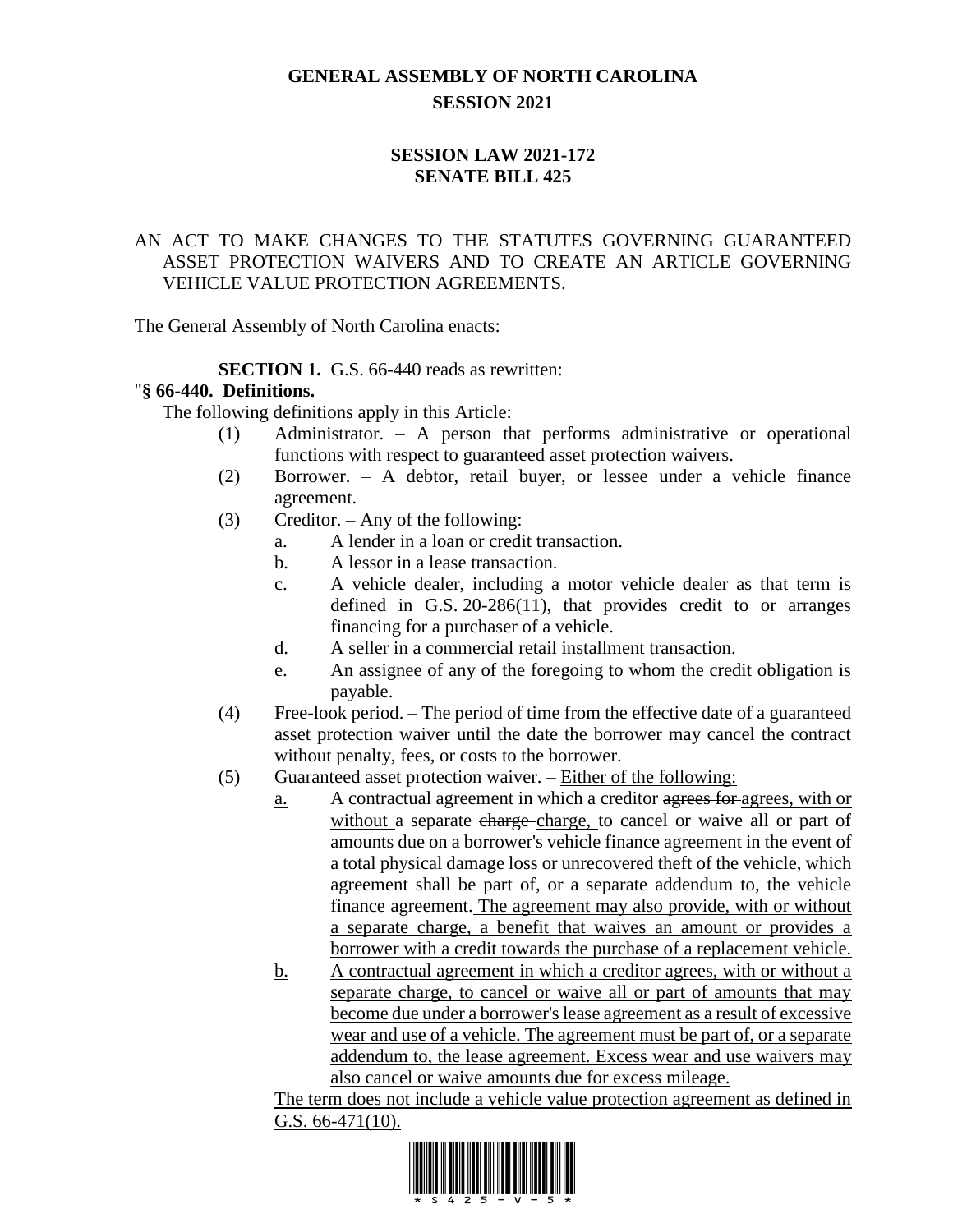- (6) Insurer. An insurance company licensed, registered, or otherwise authorized to do business under Chapter 58 of the General Statutes.
- (7) Vehicle. A motor vehicle, as that term is defined in G.S. 20-286(10), as well as self-propelled or towed vehicles designed for personal or commercial use, including, but not limited to, automobiles, trucks, motorcycles, recreational vehicles, all-terrain vehicles, snowmobiles, campers, boats, personal watercraft, and trailers for motorcycles, boats, campers, and personal watercraft.
- (8) Vehicle finance agreement. A loan, lease, or retail installment sales contract for the purchase or lease of a vehicle."

**SECTION 2.** G.S. 66-446 reads as rewritten:

## "**§ 66-446. Miscellaneous provisions.**

(a) Article Controls. – The offering and sale of guaranteed asset protection waivers in this State shall be subject to the provisions of this Article.

(b) Manner of Payment. – Guaranteed asset protection waivers may, at the option of the creditor, be sold for a single payment or may be offered with a monthly or periodic payment option.

(c) Compliance With Truth in Lending Act. – Notwithstanding any other provision of law, any cost to the borrower for a guaranteed asset protection waiver subject to entered into in compliance with the Truth in Lending Act (15 U.S.C. § 1601, et seq.) and its implementing regulations, as they may be amended from time to time, shall be separately stated and is not to be considered a finance charge or interest. The cost of a guaranteed asset protection waiver sold in compliance with this Article shall be considered an authorized charge that may be financed under Chapter 25A of the General Statutes and shall not be considered a part of the finance charge or interest thereunder.

(d) Preservation Upon Transfer. – A guaranteed asset protection waiver shall remain a part of the vehicle finance agreement upon its assignment, sale, or transfer by a creditor.

(e) Cannot Be Required. – Neither the extension of credit, the term of credit, nor the term of a related vehicle sale or lease may be conditioned upon the purchase of a guaranteed asset protection waiver.

(f) Forwarding of Proceeds. – A creditor that offers a guaranteed asset protection waiver shall report the sale of and forward funds received on all such waivers to the designated party, if any, as prescribed in any applicable administrative services agreement, contractual liability policy, other insurance policy, or other specified program documents.

(g) Fiduciary Duty. – Funds received or held by a creditor or administrator and belonging to an insurer, creditor, or administrator, pursuant to the terms of a written agreement, shall be held by the creditor or administrator in a fiduciary capacity."

**SECTION 3.** Chapter 66 of the General Statutes is amended by adding a new Article to read:

# "Article 48.

# "Vehicle Value Protection Agreements.

## "**§ 66-470. Scope.**

The purpose of this Article is to provide a framework within which vehicle value protection agreements are defined and may be offered within this State.

## "**§ 66-471. Definitions.**

The following definitions apply in this Article:

- (1) Administrator. The person responsible for the administrative or operational functions of vehicle value protection agreements, including, but not limited to, the adjudication of claims or benefit requests by contract holders.
- (2) Commercial. A transaction wherein the motor vehicle will primarily be used for business purposes rather than personal.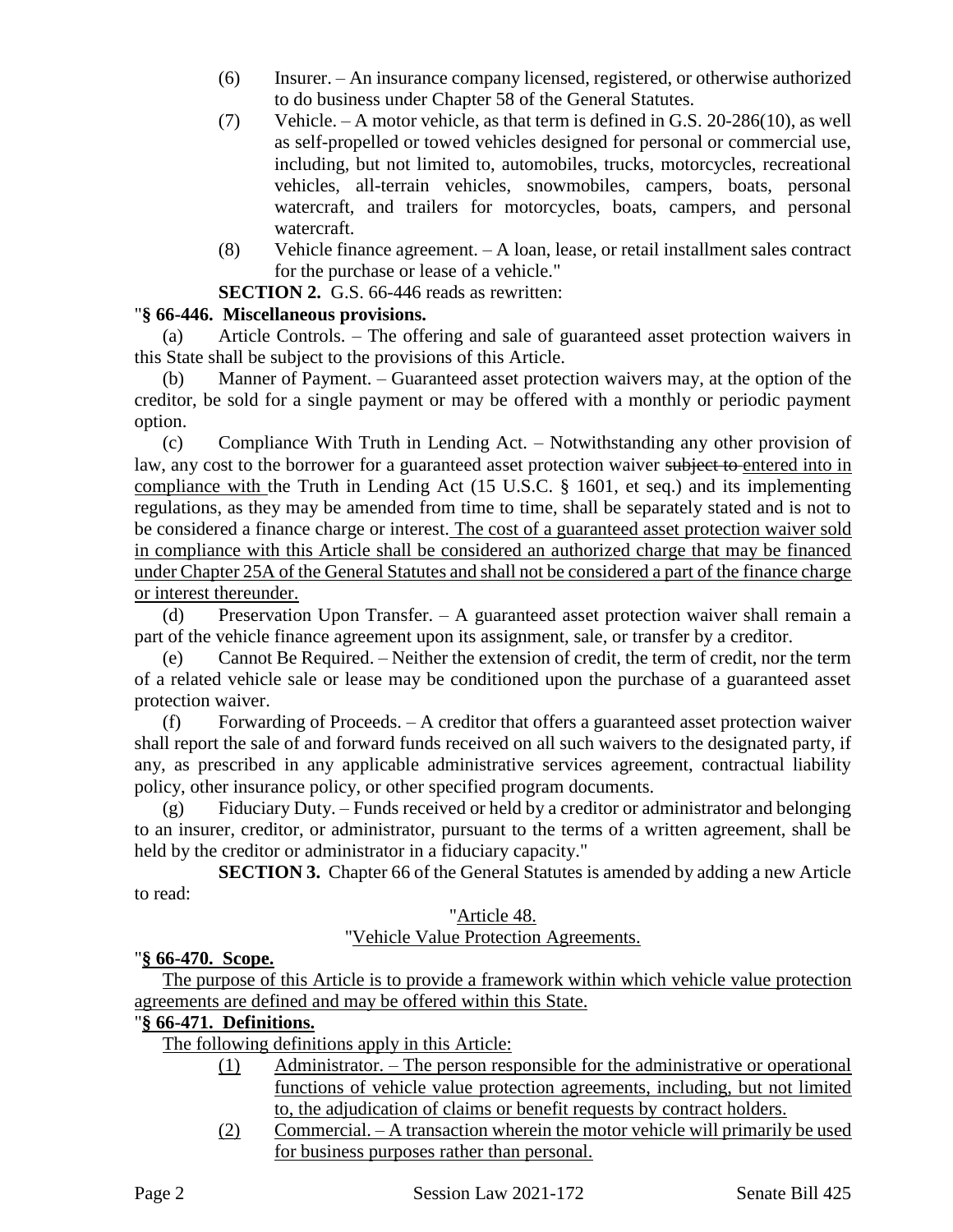- (3) Contract holder. A person who is the purchaser or holder of a vehicle value protection agreement.
- (4) Finance agreement. A loan, retail installment sales contract, or lease for the purchase, refinancing, or lease of a motor vehicle.
- (5) Free-look period. The period of time from the effective date of the vehicle value protection agreement until the date the vehicle value protection agreement may be canceled without penalty, fees, or costs.
- (6) Insurer. An insurance company licensed, registered, or otherwise authorized to issue contractual liability insurance under the insurance laws of this State.
- (7) Motor vehicle. Self-propelled or towed vehicles designed for personal or commercial use, including, but not limited to, automobiles, trucks, motorcycles, recreational vehicles, all-terrain vehicles, snowmobiles, campers, boats, personal watercraft, and related trailers.
- (8) Person. Includes an individual, company, association, organization, partnership, business trust, corporation, and every form of legal entity.
- (9) Provider. A person that is obligated to provide a benefit under a vehicle value protection agreement.
- (10) Vehicle value protection agreement. Includes a contractual agreement that provides a benefit towards either the reduction of some or all of the contract holder's current finance agreement deficiency balance, or towards the purchase or lease of a replacement motor vehicle or purchase of motor vehicle services, upon the occurrence of an adverse event to the motor vehicle, including, but not limited to, a less than total physical damage loss or diminished value or depreciation. An agreement may include related agreements such as trade-in credit agreements, diminished value agreements, depreciation benefit agreements, or other similarly named agreements. The term does not include a guaranteed asset protection waiver as defined in G.S. 66-440(5).

## "**§ 66-472. Requirements for offering vehicle value protection agreements.**

(a) Vehicle value protection agreements in compliance with this Article may be offered, sold, or given to consumers in this State.

(b) A provider may perform as an administrator or may utilize a third-party administrator or other designee to be responsible for any and all of the administration of vehicle value protection agreements in compliance with this Article.

A contract holder that has been sold a vehicle value protection agreement shall be given or provided access to a copy of the agreement.

(d) Notwithstanding any other provision of law to the contrary, any amount charged or financed for a vehicle value protection agreement is an authorized charge that must be separately stated and is not to be considered a finance charge or interest. The amount charged or financed for the agreement may be included within the amount financed under G.S. 25A-9 and shall not be considered a part of the finance charge or interest thereunder.

(e) In order to assure the faithful performance of the provider's obligations to its contract holders, each provider shall comply with one of the following requirements:

- (1) Reimbursement insurance policy. The insurance of all of vehicle value protection agreements under a reimbursement insurance policy issued by an insurer licensed, registered, or otherwise authorized to do business in this State that meets one of the following criteria:
	- a. The insurer issuing the reimbursement policy must continuously maintain surplus as to policyholders and paid-in capital of at least fifteen million dollars (\$15,000,000).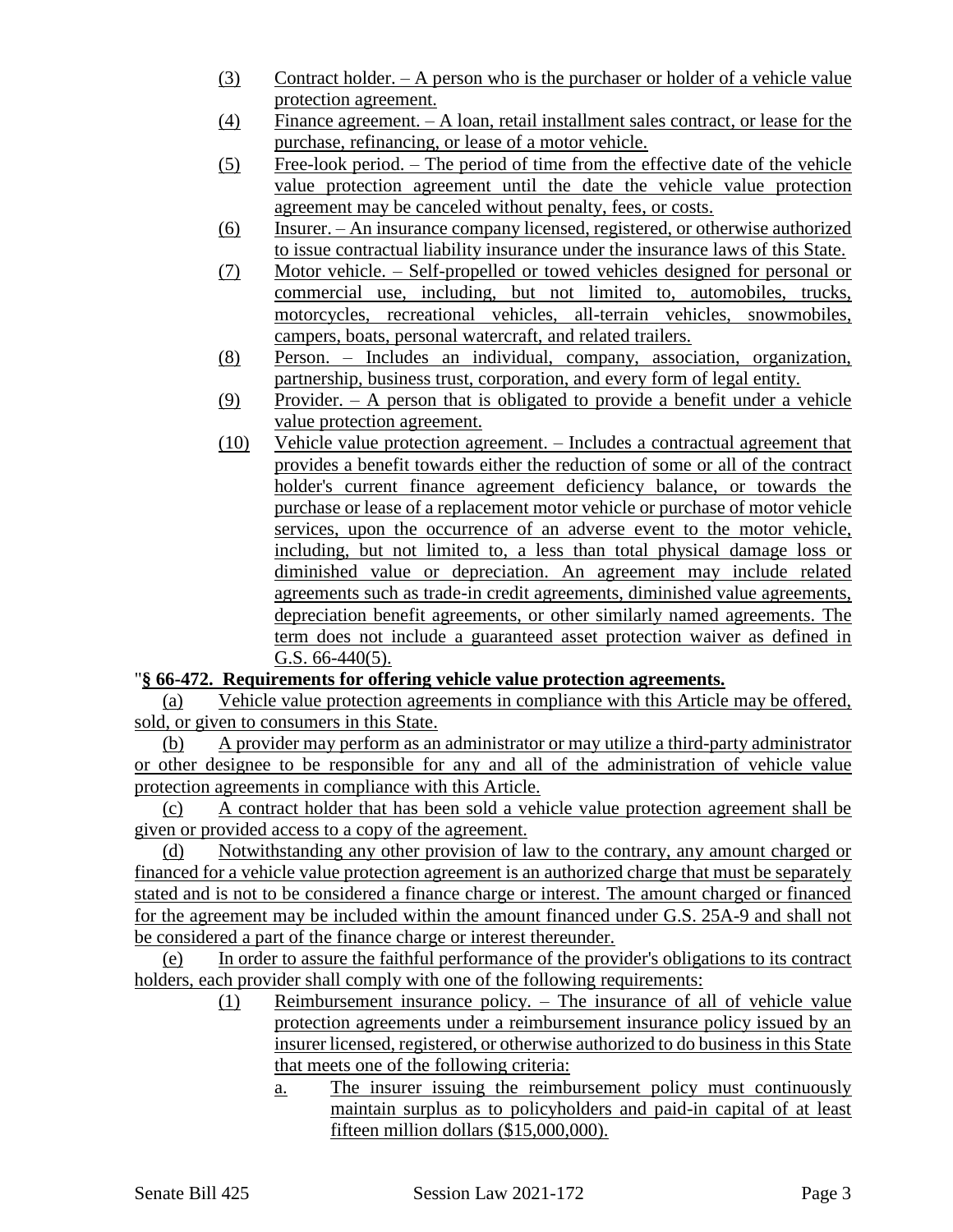- b. The insurer issuing the reimbursement insurance policy must continuously maintain surplus as to policyholders and paid-in capital of less than fifteen million dollars (\$15,000,000) but at least ten million dollars (\$10,000,000), and the company maintains a ratio of net written premiums, wherever written, to surplus as to policyholders and paid-in capital of not greater than three-to-one (3:1).
- (2) Maintenance of net worth. A provider shall do all of the following:
	- a. Maintain, or together with its parent company maintain, a net worth or stockholders' equity of at least one hundred million dollars (\$100,000,000).
	- b. Maintain a copy of the provider's or the provider's parent company's most recent Form 10-K or Form 20-F filed with the Securities and Exchange Commission (SEC) within the last calendar year, or if the company does not file with the SEC, a copy of the company's audited financial statements, which shows a net worth of the provider or its parent company of at least one hundred million dollars (\$100,000,000). If the provider's parent company's Form 10-K, Form 20-F, or financial statements are utilized to meet the provider's financial security requirement, then the parent company shall agree to guarantee the obligations of the provider relating to vehicle value protection agreements sold by the provider in this State.

Except for the requirements specified in this subsection, no other financial security requirements shall be required for vehicle value protection agreement providers.

(f) Neither the extension of credit, nor the terms of credit, nor the terms of the related motor vehicle sale or lease shall be conditioned upon the consumer's payment for or financing of any charge for a vehicle value protection agreement. Vehicle value protection agreements may be discounted or given at no charge in connection with the purchase of other noncredit-related goods or services.

(g) A vehicle value protection agreement shall include a term stating that if a contract holder cancels the agreement within the free-look period, the contract holder will be entitled to a full refund of the purchase price paid by the contract holder, if any, so long as no benefits have been provided. A free-look period must be at least 30 days.

(h) If the provider of the vehicle value protection agreement cancels the agreement, the provider shall mail a written notice to the contract holder at the last known address of the contract holder contained in the records of the provider at least five days prior to cancellation. Prior notice to the contract holder is not required if the reason for cancellation is nonpayment of the provider fee, a material misrepresentation by the contract holder to the provider or administrator, or a substantial breach of duties by the contract holder relating to the covered product or its use. The notice shall state the effective date of the cancellation and the reason for the cancellation. If a vehicle value protection agreement is cancelled by the provider for a reason other than nonpayment of the provider fee, the provider shall refund to the contract holder one hundred percent (100%) of the unearned pro rata provider fee paid by the contract holder, if any. If coverage under the vehicle value protection agreement continues after a claim, then any refund may deduct claims paid. A reasonable administrative fee, not exceeding seventy-five dollars (\$75.00), may be charged by the provider.

## "**§ 66-473. Disclosures.**

Vehicle value protection agreements must disclose in writing and in clear, understandable language that is easy to read, all of the following:

(1) The name and address of the provider, contract holder, and administrator, if any.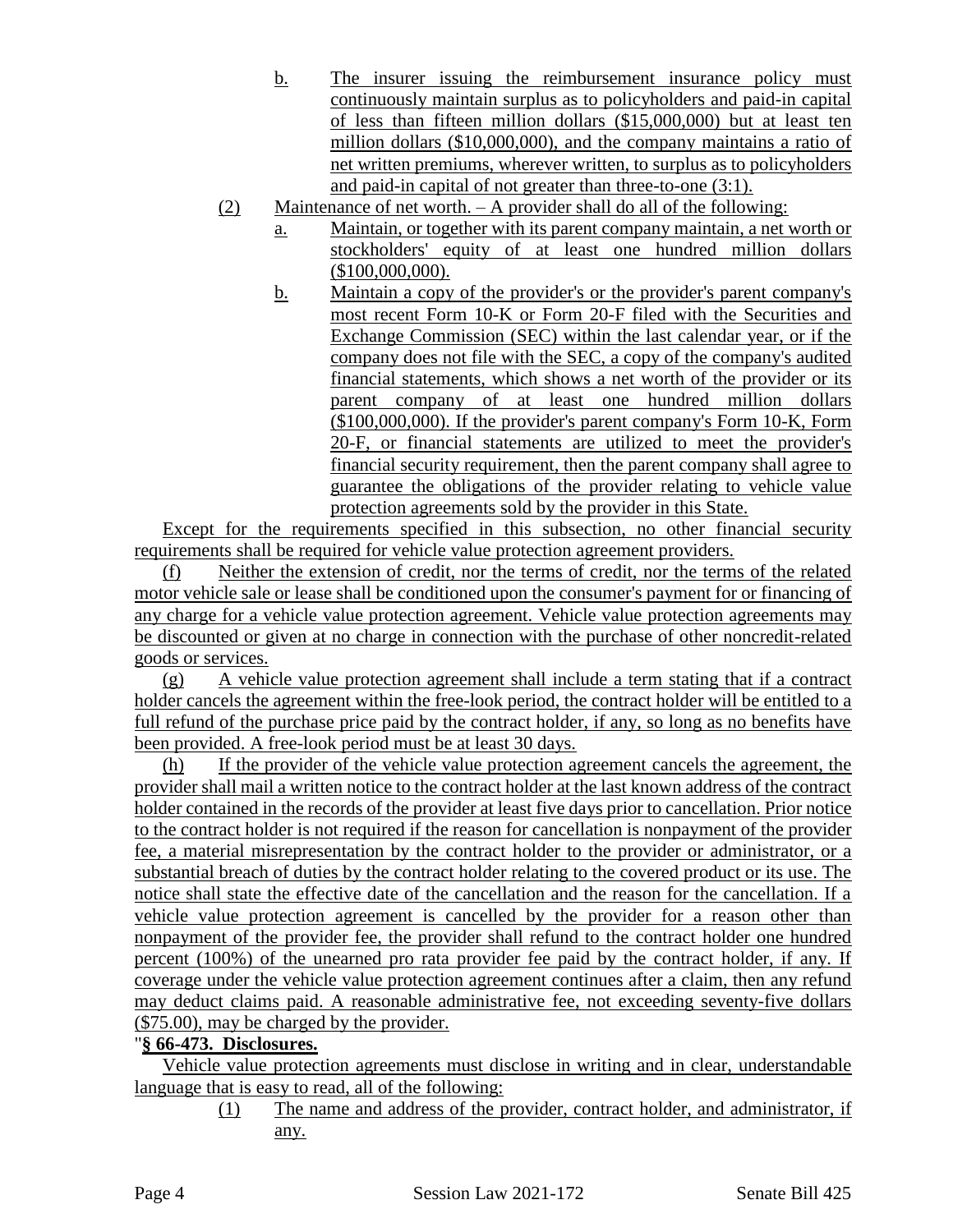- (2) The terms of the vehicle value protection agreement, including, without limitation, the purchase price to be paid by the contract holder, if any, the requirements for eligibility, conditions of coverage, and exclusions.
- (3) A statement that the vehicle value protection agreement may be cancelled by the contract holder within a free-look period as specified in the vehicle value protection agreement, and that, if cancelled, the contract holder will be entitled to a full refund of the purchase price paid by the contract holder, if any, so long as no benefits have been provided.
- (4) The procedure the contract holder must follow, if any, to obtain a benefit under the terms and conditions of the vehicle value protection agreement, including, if applicable, a telephone number or website and address where the contract holder may apply for a benefit.
- (5) Whether the vehicle value protection agreement is cancellable after the free-look period and the conditions under which it may be cancelled, including the procedures for requesting any refund of the unearned purchase price paid by the contract holder.
- (6) In the event of cancellation, the methodology for calculating any refund of the unearned purchase price of the vehicle value protection agreement due.
- (7) A statement that neither the extension of credit, nor the terms of the credit, nor the terms of the related motor vehicle sale or lease may be conditioned upon the purchase of the vehicle value protection agreement.
- (8) A statement of the terms, restrictions, or conditions governing cancellation of the vehicle value protection agreement prior to the termination or expiration date of the vehicle value protection agreement by either the provider or the contract holder.

# "**§ 66-474. Commercial transaction exemptions.**

G.S. 66-473(5) and (7) shall not apply to vehicle value protection agreements offered in connection with a commercial transaction.

## "**§ 66-475. Enforcement.**

The Attorney General may take action necessary or appropriate to enforce the provisions of this Article and to protect vehicle value protection agreement consumers in this State. After proper notice and opportunity for hearing, the Attorney General may do the following:

- (1) Order the creditor, provider, administrator, or any other person not in compliance with this Article to cease and desist from product-related operations which are in violation of this Article.
- (2) Impose a penalty of not more than five hundred dollars (\$500.00) per violation and no more than ten thousand dollars (\$10,000) in the aggregate for all violations of a similar nature. For purposes of this section, violations are of a similar nature if the violation consists of the same or similar course of conduct, action, or practice, irrespective of the number of times the action, conduct, or practice which is determined to be a violation of this Article occurred.

## "**§ 66-476. Intent.**

Vehicle value protection agreements are not insurance and are exempt from the provisions of Chapter 58 of the General Statutes, as are persons administering, marketing, selling, or offering to sell vehicle value protection agreements to consumers. All vehicle value protection agreements issued prior to and after the date of enactment of this Article shall not be construed as insurance."

**SECTION 4.** If any provision of this act, or the application of that provision to any person or circumstances, is held invalid, the remainder of this act, and the application of the provision to persons or circumstances other than those as to which it is held invalid, shall not be affected.